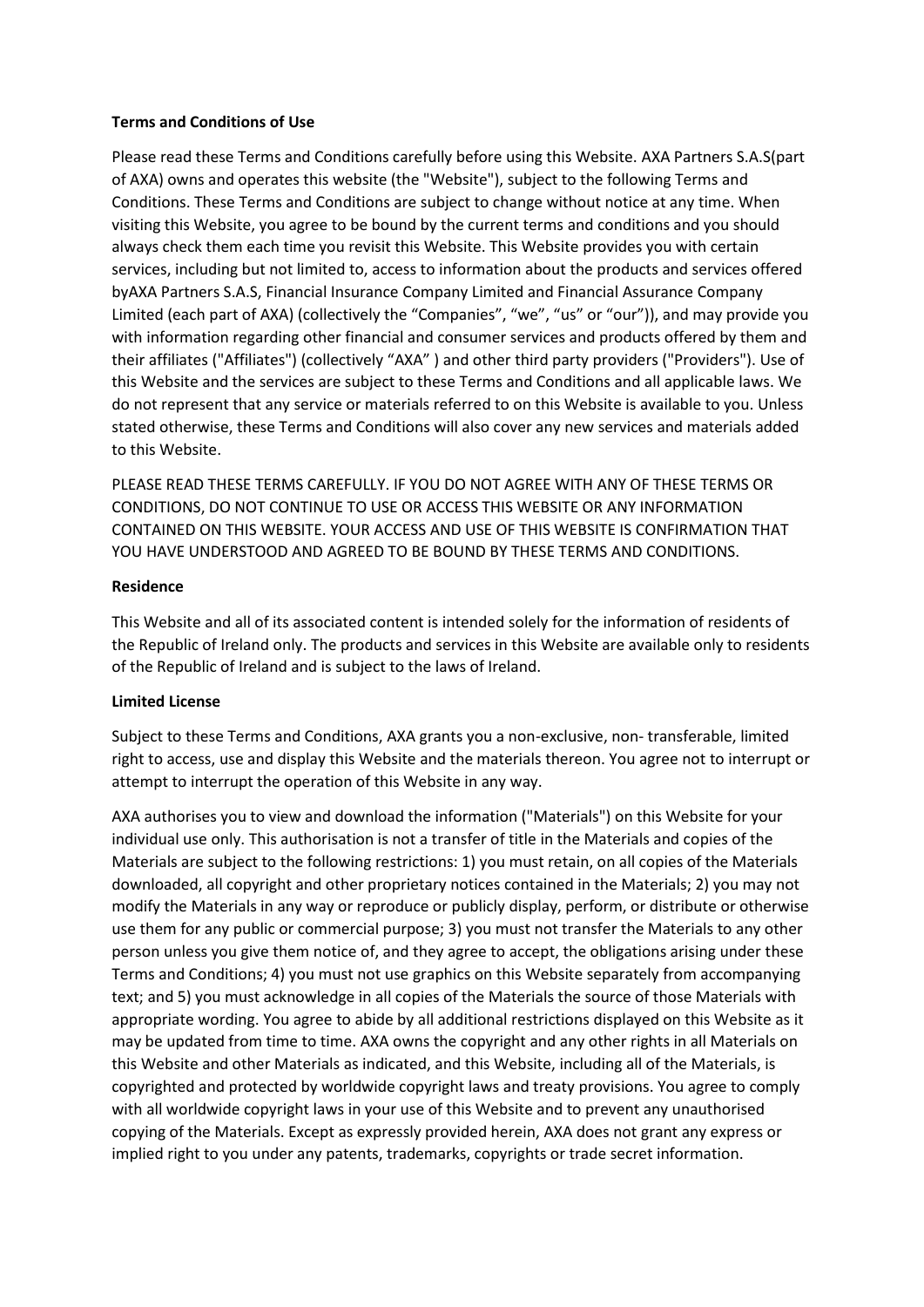## **No Offer**

THE INFORMATION ON THIS WEBSITE IS NOT AN OFFER BY OR ON BEHALF OF AXA OR ITS AFFILIATES TO SELL OR SOLICIT AN OFFER TO BUY ANY SECURITY OR INSURANCE PRODUCT.

## **No Professional Advice**

The information available on the Website is intended to be a general information resource regarding the matters covered and does not constitute legal, accounting, tax or other financial advice, and is not tailored to a customer's specific circumstances. WE RECOMMEND THAT ALL INFORMATION, OPINIONS AND ADVICE AVAILABLE ON THIS WEBSITE SHOULD BE EVALUATED IN CONSULTATION WITH A LEGAL, ACCOUNTING, TAX, INVESTMENT OR OTHER FINANCIAL SPECIALIST BEFORE YOU MAKE ANY FINANCIAL OR INVESTMENT DECISIONS.

## **Disclaimer**

YOU EXPRESSLY UNDERSTAND AND AGREE THAT: (1) YOUR USE OF THIS WEBSITE AND THE SERVICES AND MATERIALS PROVIDED ON THIS WEBSITE IS ENTIRELY AT YOUR SOLE RISK, AND (2) THE MATERIALS MAY CONTAIN INACCURACIES AND TYPOGRAPHICAL ERRORS. AXA, ITS AFFILIATES AND THE PROVIDERS DO NOT WARRANT THE ACCURACY OR COMPLETENESS OF THE MATERIALS OR THE RELIABILITY OF ANY ADVICE, OPINION, STATEMENT OR OTHER INFORMATION DISPLAYED OR DISTRIBUTED THROUGH THIS WEBSITE. YOU ACKNOWLEDGE THAT ANY RELIANCE ON THE MATERIAL OR ANY OPINION, ADVICE, STATEMENT, MEMORANDUM, OR INFORMATION SHALL BE AT YOUR SOLE RISK.

AXA, ITS AFFILIATES AND THE PROVIDERS (AS TO THEIR MATERIALS ONLY) RESERVE THE RIGHT, IN THEIR SOLE DISCRETION, TO CORRECT ANY ERRORS OR OMISSIONS IN ANY PORTION OF THIS WEBSITE. WE USE REASONABLE EFFORTS TO PROVIDE YOU WITH ACCURATE INFORMATION. WE RESERVE THE RIGHT, HOWEVER, TO MAKE CORRECTIONS AND/OR CHANGES SHOULD THIS INFORMATION PROVE TO BE INACCURATE. AXA, ITS AFFILIATES AND THE PROVIDERS (AS TO THEIR MATERIALS ONLY) MAY MAKE ANY OTHER CHANGES TO THIS WEBSITE, THE MATERIALS AND THE PRODUCTS, PROGRAMS, SERVICES OR PRICES (IF ANY) DESCRIBED IN THIS WEBSITE AT ANY TIME WITHOUT NOTICE.

THIS WEBSITE, THE SERVICES, INFORMATION AND MATERIALS ON THIS WEBSITE AS WELL AS ANY SOFTWARE MADE AVAILABLE ON THIS WEBSITE, ARE PROVIDED ON AN "AS IS" BASIS. NO EXPRESS OR IMPLIED GUARANTEE OR REPRESENTATION, ENDORSEMENT OR WARRANTY OF ANY TYPE (INCLUDING, BUT NOT LIMITED TO, WARRANTIES OF MERCHANTABILITY, NON-INFRINGEMENT, OR FITNESS FOR ANY PARTICULAR PURPOSE) IS GIVEN WITH RESPECT TO THE ACCURACY, RELIABILITY OR COMPLETENESS OF THE INFORMATION APPEARING ON OR PROVIDED IN CONJUNCTION WITH THIS WEBSITE. SOME JURISDICTIONS DO NOT PERMIT THE EXCLUSION OF IMPLIED WARRANTIES. THEREFORE SOME OF THE EXCLUSIONS ABOVE MAY NOT APPLY TO YOU.

# **Eligibility for use of this Website**

This Website is available only to individuals and entities who can form legally binding contracts under applicable laws. Without limiting the foregoing, this Website is not available to any person under the age of 18 years of age. If you do not qualify, please do not use this Website. We may refuse to deal with anyone at any time, in our sole discretion.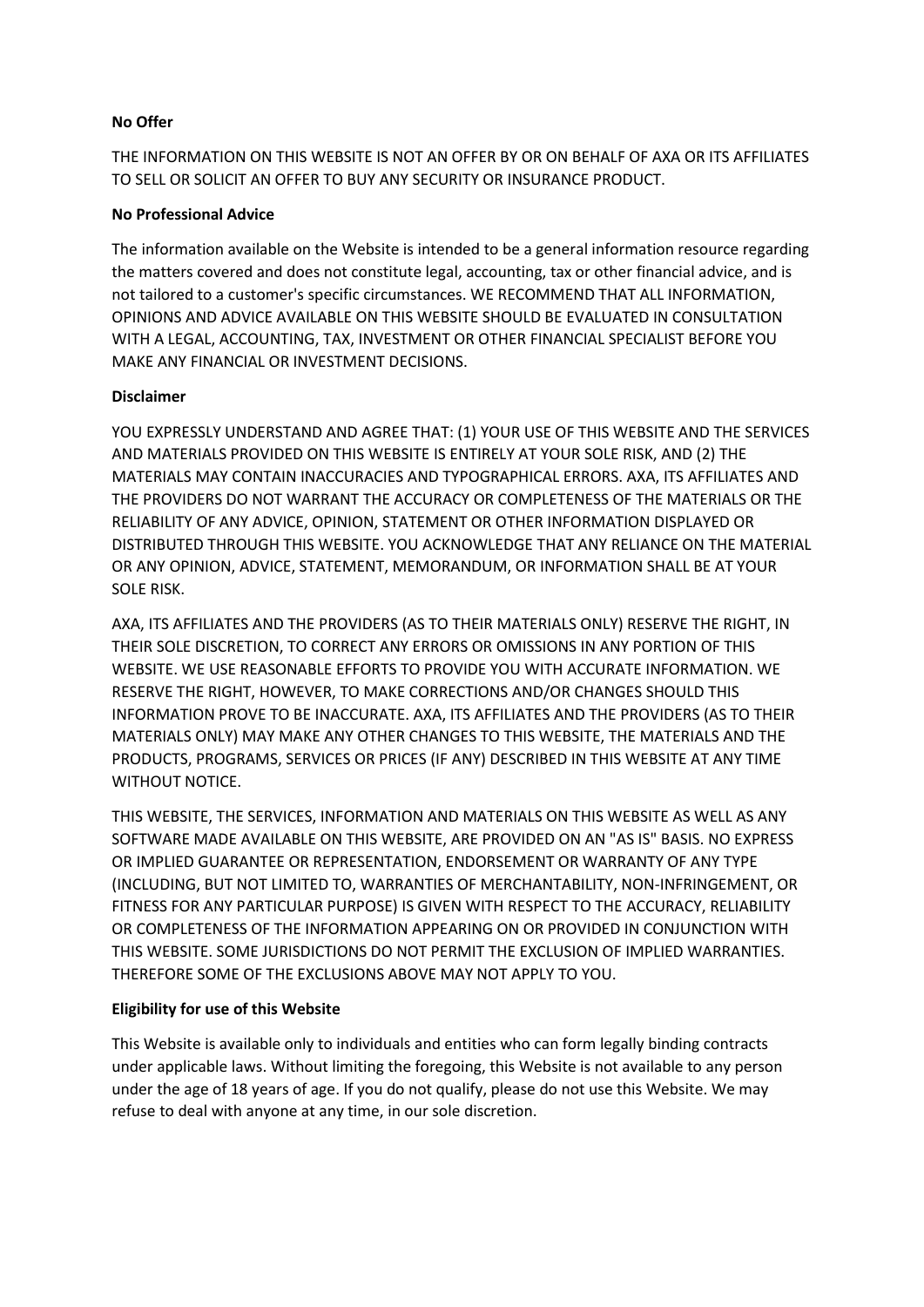## **Limitation of Liability**

YOU UNDERSTAND AND AGREE THAT AXA, ITS AFFILIATES AND THE PROVIDERS WILL NOT BE LIABLE FOR ANY DIRECT, INDIRECT, INCIDENTAL, SPECIAL, CONSEQUENTIAL OR EXEMPLARY DAMAGES, INCLUDING, BUT NOT LIMITED TO, DAMAGES, COSTS OR LOSS OF PRODUCTS, USE, DATA OR OTHER INTANGIBLE LOSSES, EVEN IF WE HAVE BEEN ADVISED OF THE POSSIBILITIES OF THOSE DAMAGES, RESULTING FROM: (i) YOUR USE OR INABILITY TO USE THIS WEBSITE, THE SERVICES, OR MATERIALS, OR (ii) OBTAINING SUBSTITUTE PRODUCTS AND/OR SERVICES, OR (iii) THE USE OF ANY DATA, INFORMATION, PRODUCTS OR SERVICES OBTAINED FROM TRANSACTIONS ENTERED INTO THROUGH THIS WEBSITE, OR (iv) ANY STATEMENT OR CONDUCT OF ANY THIRD PARTY, OR (v) ANY OTHER MATTER RELATED TO THIS WEBSITE, THE SERVICES OR MATERIALS. SOME JURISDICTIONS DO NOT PERMIT THE EXCLUSION OF CERTAIN WARRANTIES OR THE LIMITATION OR EXCLUSION OF LIABILITY FOR INCIDENTAL OR CONSEQUENTIAL DAMAGES, OR THE EXCLUSION OF LIABILITY FOR DEATH OR PERSONAL INJURY. THEREFORE, SOME OF THE LIMITATIONS ABOVE MAY NOT APPLY TO YOU.

# **Third Party Websites**

As a convenience to you, AXA and its Affiliates may provide, on this Website, links to certain third party websites ("Third Party Websites") operated by other entities. If you use these sites, you will leave this Website. Your access to any other website through this Website is at your own risk and your use of such Third Party Websites is subject to the terms and conditions contained within each of those websites and is not subject to these Terms and Conditions. It is your responsibility to take all protective measures to guard against viruses or other destructive elements that you may encounter on these Third Party Sites. AXA and its Affiliates will not be responsible or liable in any way for the content of such linked websites including any of the products or services described or offered through such websites. The fact that AXA provides any such links does not imply that AXA, its Affiliates or this Website sponsors, endorses, is affiliated or associated with, or accessible through the links, or that any linked site is authorised to use any trademark, trade name, logo or copyright symbol of AXA or any of its affiliates or subsidiaries. AXA reserves the right to terminate a link to a Third Party Website at any time.

### **Viruses**

There is always the possibility of unknowingly acquiring computer viruses on the Internet and thus we want to warn you about infections or viral contamination on your system. It is your responsibility to scan any and all downloaded materials received from the Internet. We exclude all liability, direct and indirect, for the use of this Website and for all material downloaded from it which may cause damage to any property, including but not limited to, the loss of data or damage caused by a computer virus.

You, and not AXA or its Affiliates, agree to assume the entire cost of all necessary servicing, repair, or correction resulting from such virus or hazard.

# **Information Provided By You**

In order to use certain Services on this Website, you may be required to first register with us. You agree to provide true, accurate and current information about yourself as prompted by the registration and application forms on this Website. If any information you provide is untrue, inaccurate, incomplete or not current, or if AXA or any Affiliate has reasonable grounds to suspect that such information is untrue, inaccurate, incomplete or not current, AXA, in its sole discretion, has the right to suspend or terminate your access to this Website. Further, you agree that AXA will not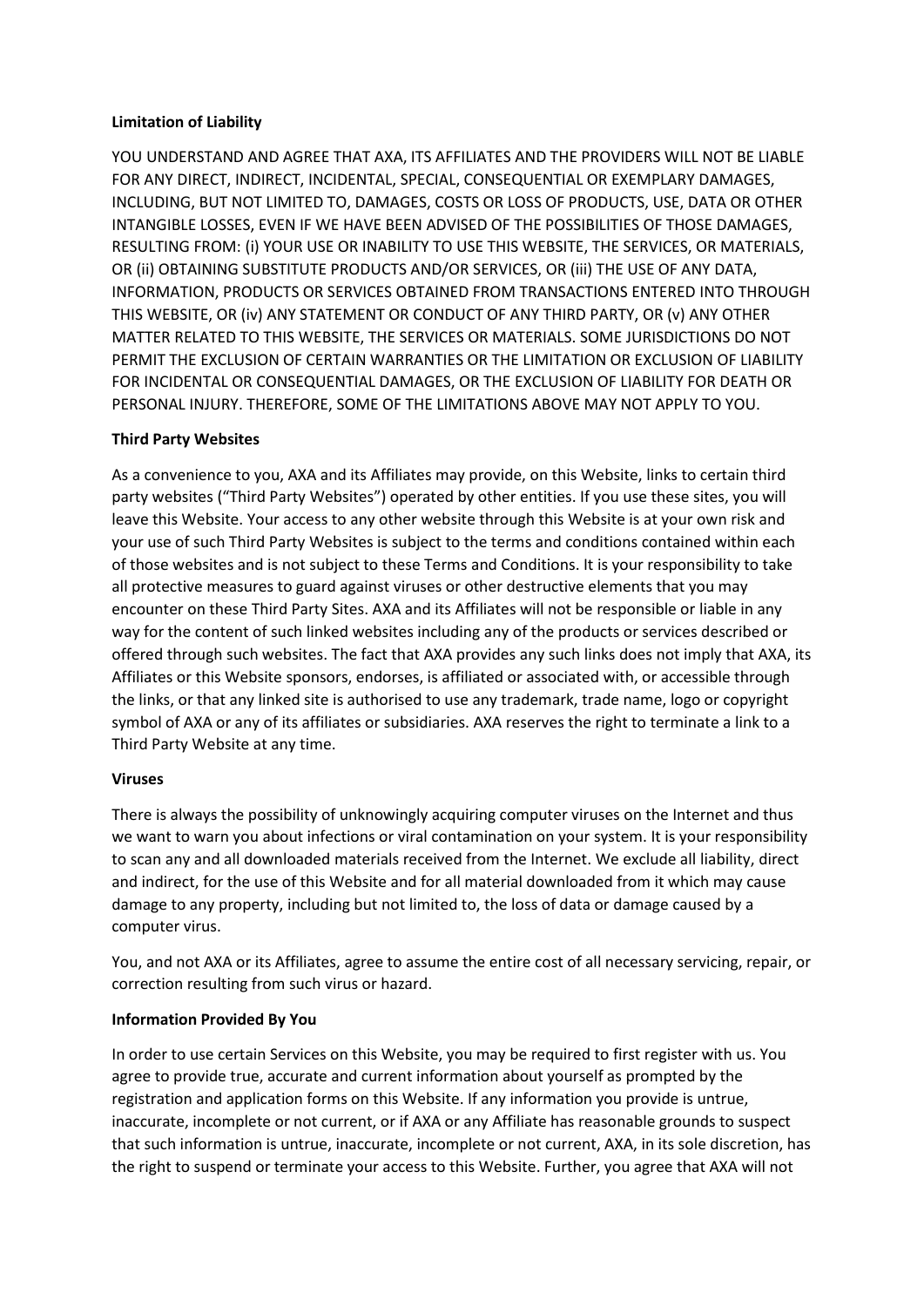be liable to you or any third party if AXA terminates your access to this Website, and the Services or Materials thereon, for any reason.

Except for the information submitted by you during the registration process or during the use of any other service offered through this Website (the "Permitted Information"), we do not wish nor recommend that you submit any confidential or proprietary information to AXA or its Affiliates via this Website. In accepting these Terms of Use and the terms of the Online Privacy Policy, you agree that any information or materials that you or individuals acting on your behalf provide to AXA or its Affiliates other than the Permitted Information will not be considered confidential or proprietary. By providing any such information or materials to AXA or its Affiliates, you grant to AXA and its Affiliates an unrestricted, irrevocable, worldwide, royalty-free license to use, reproduce, display, publicly perform, transmit, distribute and sub-license to others such information and materials, and you further agree that AXA and its Affiliates are free to use, and allow others to use, any ideas, concepts or know-how that you or individuals acting on your behalf provide to AXA or its Affiliates. You further recognise that we do not wish nor recommend that you, and you warrant that you shall not, provide any information or materials to AXA or its Affiliates that is defamatory, threatening, obscene, harassing, or otherwise unlawful, or that incorporates the proprietary material of another. AXA and its Affiliates will only use the Permitted Information in accordance with the Privacy Policy posted on this Website [insert link here].

## **Bulletin Boards**

This Website may provide access to bulletin boards and chat rooms ("Bulletin Boards"), which provide feedback to AXA, its Affiliates and allow real-time interaction between users. It is a condition of your use of such Bulletin Boards and this WebSite that you do not: restrict or inhibit any other user from using and enjoying the Bulletin Boards;

post or transmit any unlawful, threatening, abusive, libelous, defamatory, obscene, vulgar, pornographic, profane or indecent information of any kind, including without limitation any transmissions constituting or encouraging conduct that would constitute a criminal offence, give rise to civil liability or otherwise violate any local, state, national or international law; post or transmit any information, software or other material which violates or infringes the rights of others, including the infringement of privacy or publicity rights, or material which is protected by copyright, trademark or other proprietary right, or derivative works with respect thereto, without first obtaining permission from the owner or right holder; post or transmit any virus or any information, software or other material that contains a virus or other harmful component; post or transmit or in any way exploit any information, software or other material for commercial purposes or which contains advertising.

You understand and agree that AXA has no obligation to monitor the Bulletin Boards. However, AXA reserves the right to, at all times, disclose any information contained in such Bulletin Boards as may be necessary in order to satisfy any law, regulation or governmental request, or to edit, refuse to post or remove any information or materials from such Bulletin Boards, in whole or in part, where the information or materials is considered by AXA, in its sole discretion, to be objectionable or in violation of these Terms and Conditions.

### **Notices**

Notices from AXA and its Affiliates to registered users regarding their use of this Website, the Services and Materials will be made by e-mail. In all cases notices regarding a change in the Privacy Policy or these Terms and Conditions will be posted on this Website.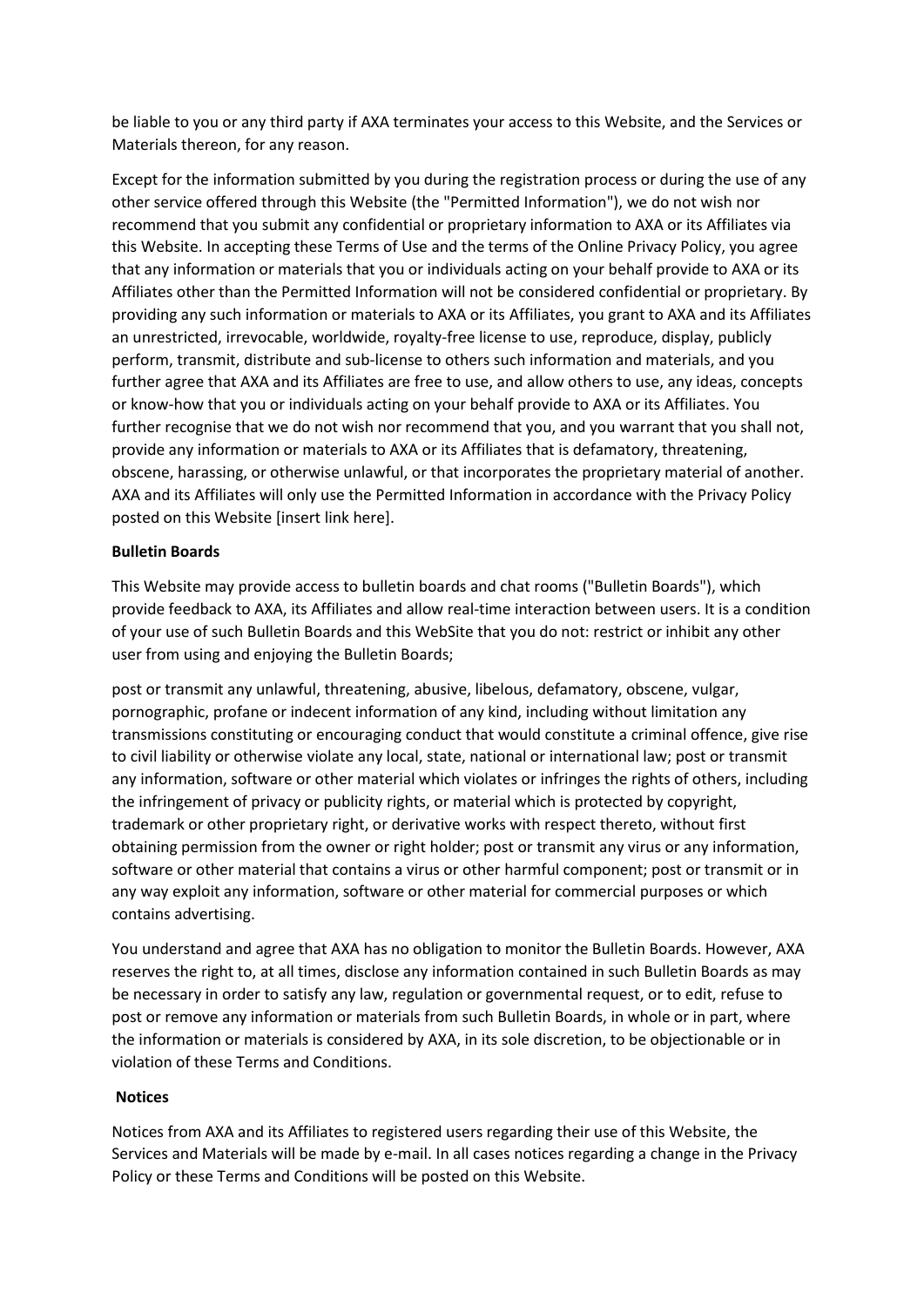### **General Terms**

AXA reserves the right, at its sole discretion, to change, modify, add or remove any portion of these Terms and Conditions in whole or in part, at any time without notice. You should periodically revisit this Website to review the current terms and conditions by which you are bound. Changes in these Terms and Conditions will be effective when posted. Your continued use of this Website, the Services and Materials after any changes to these Terms and Conditions will be considered acceptance of any such changes. AXA and its Affiliates may terminate, change, suspend or discontinue any aspect of this Website, including the availability of any features of this Website, at any time without notice.

AXA and its Affiliates may also impose limits on certain features and services or restrict your access to all or parts of this Website without notice or liability. AXA and its Affiliates may terminate the authorisation, rights and license given above.

The Terms and Conditions constitute the entire agreement between You, AXA and its Affiliates in connection with your use of this Website, the Services and the Materials. Any cause of action you may have with respect to your use of this Website, the Services or the Materials must be commenced within one (1) year after the claim or cause of action arises. If for any reason an arbitrator or a court of competent jurisdiction finds any provision of these Terms and Conditions or portion thereof, to be unenforceable, that provision shall be enforced to the maximum extent permissible so as to effect the intent of these Terms and Conditions, and the remainder of the Terms and Conditions shall continue in full force and effect. In the event of termination, the disclaimers and limitations of liabilities set forth in the Terms and Conditions will survive.

The Terms and Conditions will be deemed to include all other notices, policies, disclaimers and other terms contained in this Website and in other contracts that you may have executed with AXA and its Affiliates. In particular, every insurance policy has a specific set of terms and conditions that apply to it in addition to our Website Terms and Conditions of Use.

# **Data Privacy**

AXA respects and protects the privacy of the individuals who access this Website and use its facilities and / or services. For full details of the manner in which AXA uses personal data, please read our Online Privacy Policy which is hereby incorporated into and form part of these Terms and Conditions.

# **Contact Us**

You can contact us by email at the following address: clp.ie.webcontact@partners.axa. Please note, however, that there is no guarantee that any email sent will be received by us, or that the contents of any such email will remain private during Internet transmission. If you have any such concerns, you may write to us at: Financial Insurance Company Limited, P.O. Box 602, Shannon, Co. Clare.

### **Governing Law**

These Terms and Conditions are governed by and are interpreted in accordance with the laws of Ireland and all customers submit to the exclusive jurisdiction of the Irish Courts.